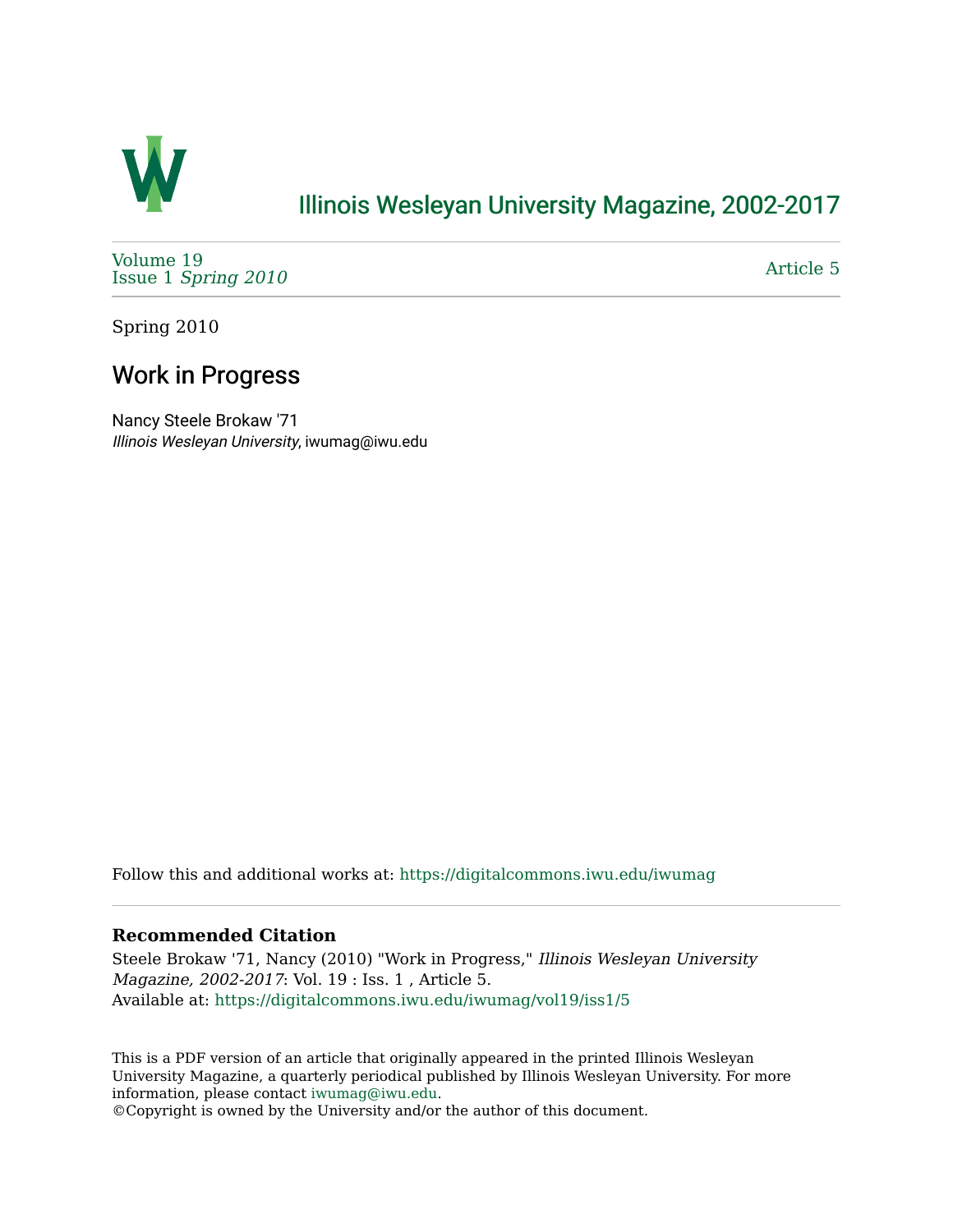# **Work in Progress**

### **Five years after his inauguration as IWU's 18th president Richard F. Wilson looks ahead with confidence**.

### **Story by NANCY (STEELE) BROKAW '71 Photos by MARC FEATHERLY**

At this year's Founders' Day Convocation on Feb. 17, President Richard F. Wilson invited an audience of faculty, students and guests to take a long view.

"Although the past two years have presented many challenges," Wilson said, "we only have to look back at the history of Illinois Wesleyan for perspective and confidence. One cannot ignore the fact that the times leading up to our founding in 1850 were, much like today, ones of great promise and yet posed

significant challenges for the leaders of our community and the nation."

For Wilson, and the University, the past two years have indeed been a challenge. During that time, the president has met often with faculty, students and staff to explain how Illinois Wesleyan was affected by the recent downturn of U.S. and world economies. He's also had to make tough decisions on ways to keep the University



**President Richard F. Wilson**

within its budget while preparing for its future.

In announcing some of those decisions at this fall's first faculty meeting, he was met "not with skepticism, but with an expectation of leadership," says Brian Hatcher, the McFee Professor and chair of the University's religion department.

"He deals with things with honesty and transparency," says Hatcher, "and he wants people to know why they happen." Hatcher recalls being impressed by those same qualities while serving on the presidential search committee that unanimously recommended Wilson's appointment in the spring of 2004.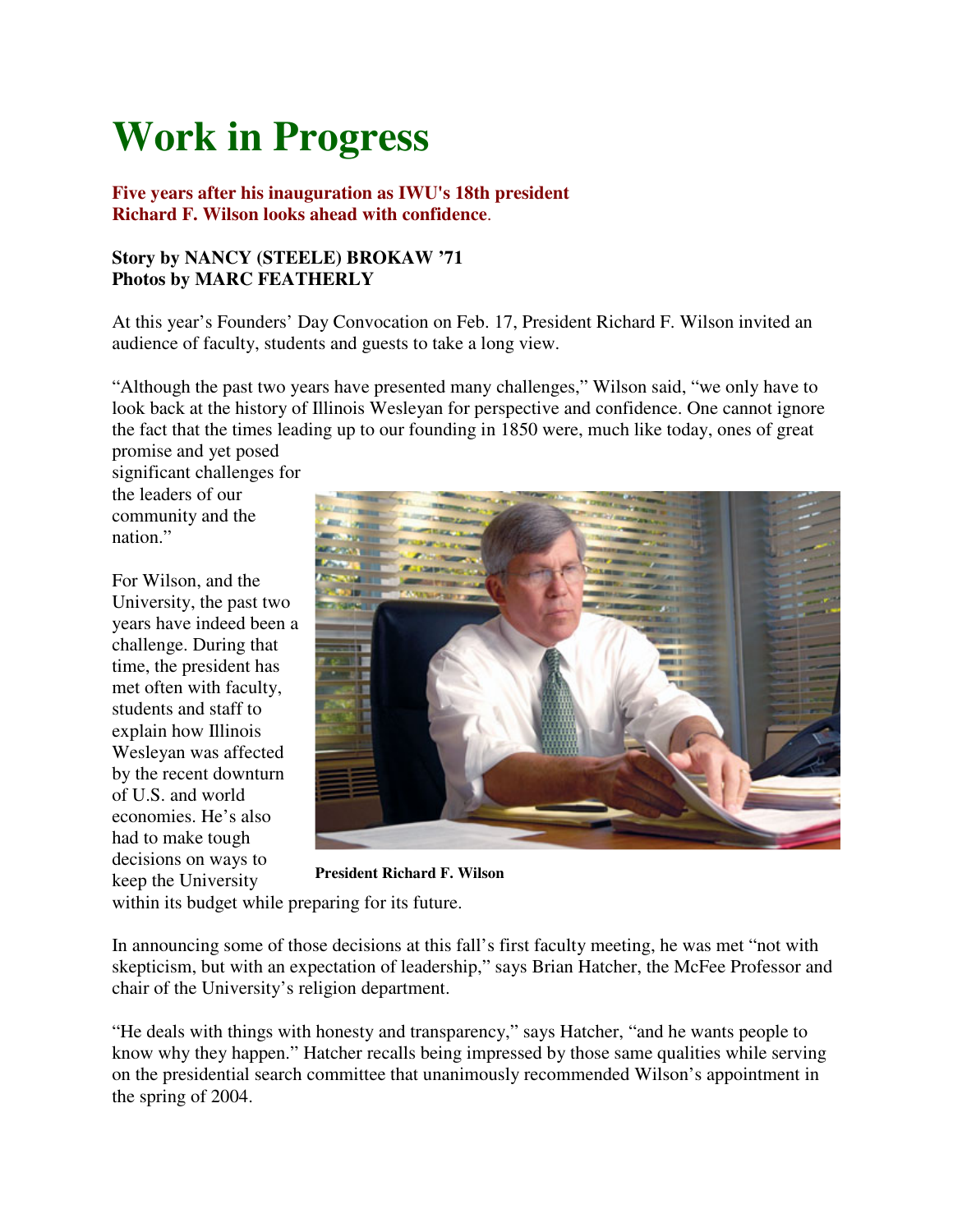With a Ph.D. in education and more than 30 years experience in private and public education, Wilson took office as IWU's 18th president on July 1, 2004. His official inauguration was held April 9, 2005. Since then, Wilson has had time to leave his mark on the institution in ways that reflect his personality and leadership style.

"I've watched over the past years," says University Trustee Susan Waring, "and in all areas, Dick Wilson is who he said he was. There's not a hidden agenda.

"I know Dick has had some sleepless nights because of the recent financial issues so many organizations are facing," adds Waring, a State Farm executive vice president who also served on the presidential search committee. "But he remains focused on giving students the education for which they came to the University."

"The recession has forced me and other college presidents to spend more time on financial matters," Wilson says. "And we often must choose between unattractive alternatives to solve a problem."

The investment strategy followed by the University in recent years provided some protection during the stock-market declines that cut many personal and corporate portfolios in half in 2008- 2009. Still, the University's endowment value dropped by approximately 20 percent. Because a percentage of the annual operating budget comes from the endowment, its decline in value meant a large projected deficit for the 2009-10 fiscal year unless serious budget adjustments were made. In response, Wilson announced belt-tightening measures that included across-the-board operating budget reductions, a salary freeze, changes in selected benefit programs and a pause in hiring to allow time for positions to be reviewed and reauthorized.



In the new Joslin Atrium, the president chats with the challenges and opportunities that will **students.**

Wilson remains determined to avoid the kinds of drastic steps — such as staff cuts and program eliminations — seen recently at many other colleges and universities. And, he is happy to note, there are several bright indicators on the horizon. Those include some investment recovery, an increase in the number of applications for admission for next fall and the launch of a capital campaign that so far has raised gifts and pledges of \$80 million from alumni and friends.

"We've addressed some long-standing budget issues for this University," says Wilson, "and we've established a base budget from which we can work. I believe we're in a much better position to address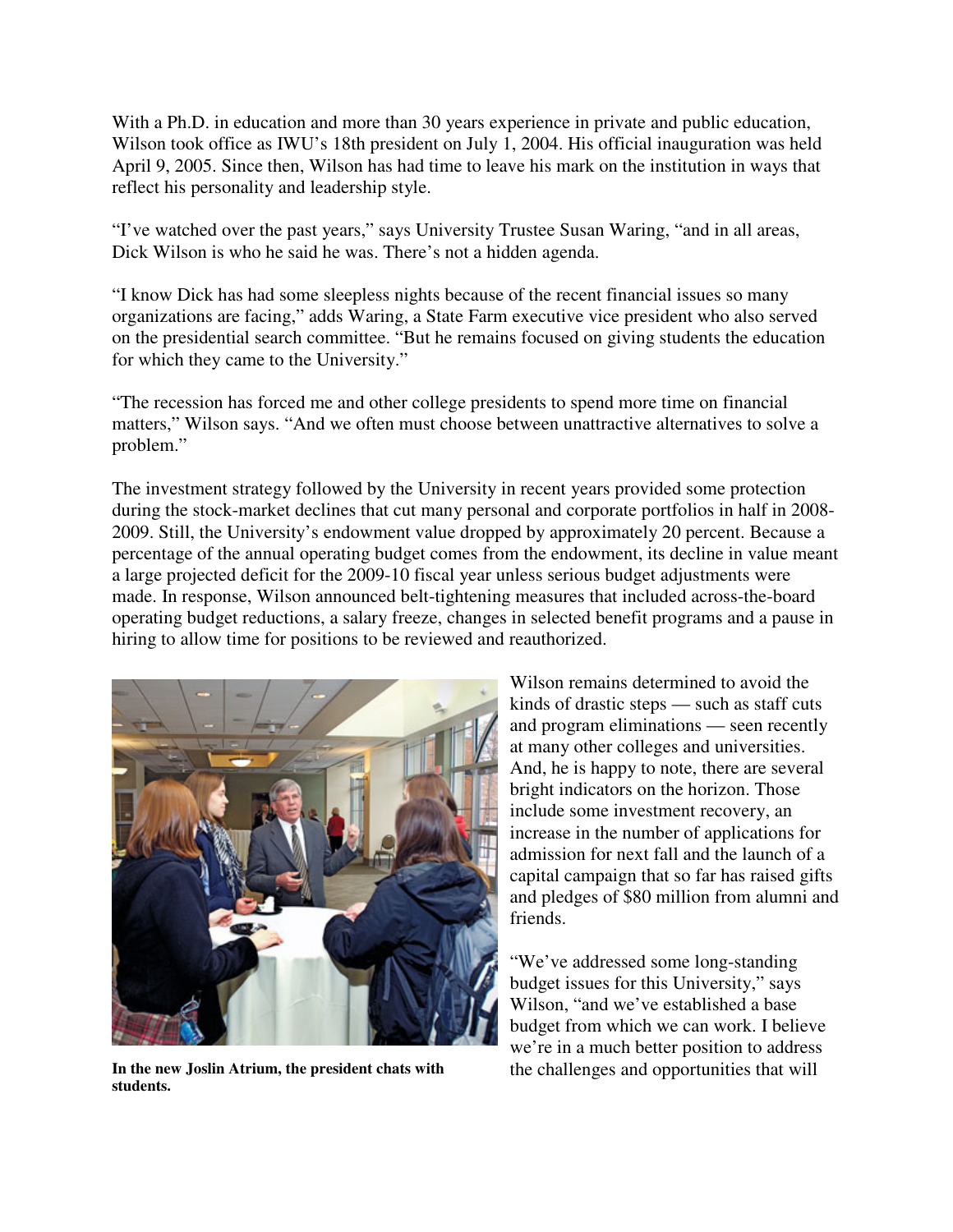arise."

Former IWU Student Senate President Babawande Afolabi '10 says he learned valuable lessons about leadership from watching Wilson handle recent economic challenges. "He'd rather deal with tough stuff now," says Afolabi. "Otherwise, he says, it will come back to haunt you."

While serving as a student representative on several University committees, Afolabi was also impressed by Wilson's style of "consulting widely."

"At some schools," Afolabi says, "students have to fight to get their voices heard. Here, it's expected."

Afolabi vividly remembers how Wilson heard his voice in a much more personal way during his first-year orientation. An international student from Nigeria, Afolabi hit a financial snag that put his ability to attend Wesleyan in jeopardy. Feeling he'd run out of options, he scheduled a return flight to Africa. The night before his planned departure, he found himself at the front door of the President's House.

"Mrs. Wilson let me in," Afolabi recalls with a fond smile, "even though it was late. I got to talk to President Wilson and he was able to delay things a bit and I got my funding. Everything wonderful that's happened to me was because of that night."

Talk with Dick Wilson's colleagues about his leadership style, and the same words often come up — "calm," "measured," "engaged."

"He's a measure-twice, cut-once sort of guy," sums up Dean of Students Kathy Cavins.

"Everything is logical and methodical with him," says Assistant Alumni Director Trevor Sierra '05, who has worked closely with Wilson since his days serving as IWU Student Senate president.

"President Wilson has an ability to see particular systems and structures and not lose sight of the big picture," Hatcher says. "He's conveyed a business side … without reducing us to a big-



**As president, Wilson meets with campus guests such as environmental-justice advocate Dorceta Taylor (right), who spoke at this year's Founders' Day Convocation.**

business model, because that's not what a university is."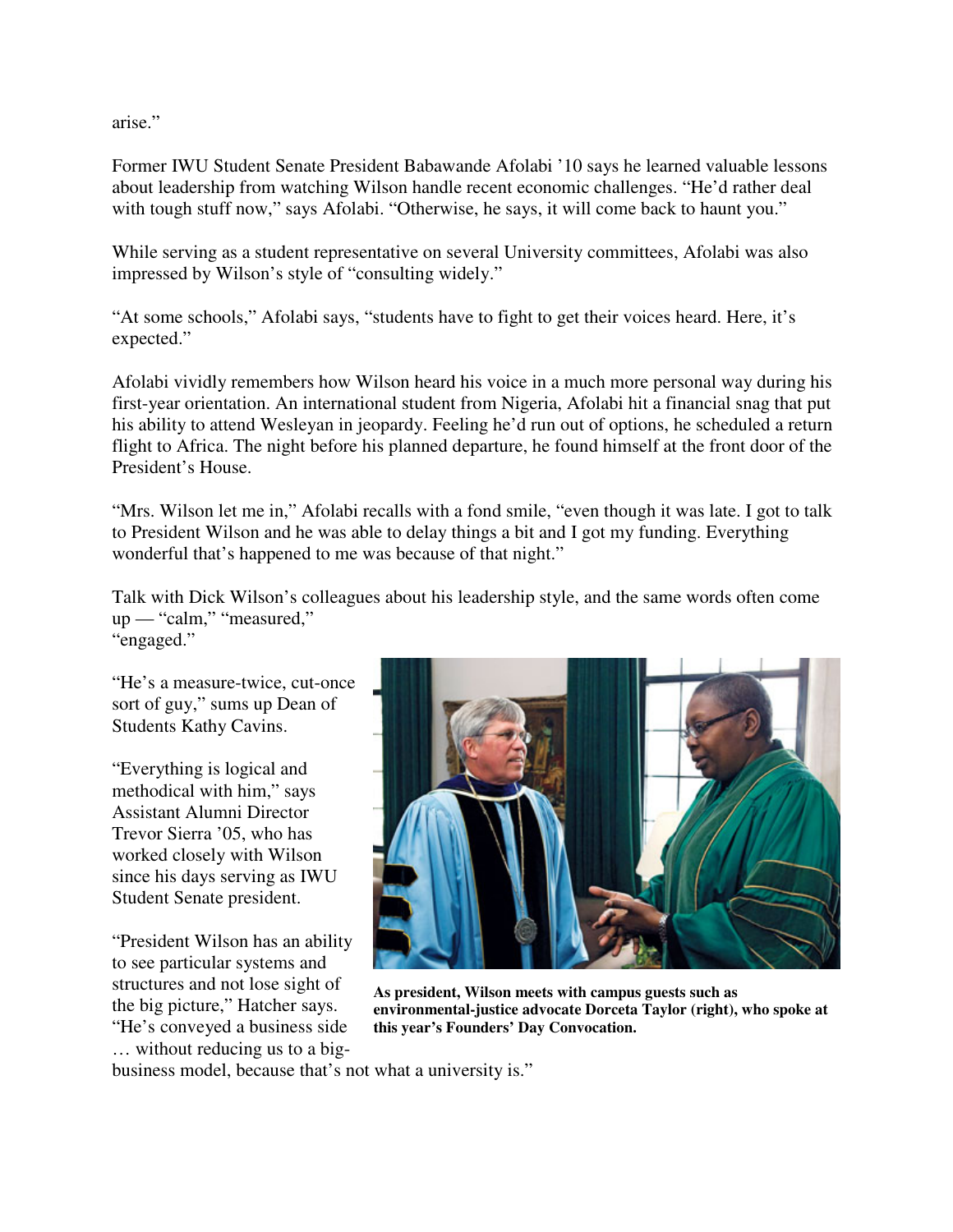That approach could be seen from the start of Wilson's administration. He led the Strategic Planning Steering Committee, which set goals for enhancing key areas such as teaching and learning, student development, identity and financial resources. Work groups were appointed to develop specific strategies to meet those goals, and the Board of Trustees approved the final plan in early 2006.

Many of those strategic goals are reflected in the five-year, \$125 million Transforming Lives campaign. Nearly 80 percent of the campaign goal will go to support student scholarships, needbased financial aid and faculty and program endowments.

"As you know, great institutions are never allowed the luxury of standing still," Wilson said at the campaign's opening gala in May. "This campaign is about helping our University transform lives. It's as simple and powerful as that."

Putting strong winds behind the campaign's sails prior to its official launch were \$73 million in donations and pledges received from alumni and friends. Of special note was an endowment gift valued at \$25 million — the largest ever received given to the University — made by Honorary Campaign Chairs B. Charles Ames '50 and Joyce Eichhorn Ames '49. Of that gift, \$10 million provides for a matching fund to create new endowed professorships that will honor and support outstanding faculty.

Keeping Illinois Wesleyan strong through faculty support reflects one of Wilson's key concerns as president. It's what he calls the "core of the University: the people who are here — students, faculty and staff — as well as the programs that we offer.

"As I travel around the country and talk with alumni and ask them about their experience here, it always comes back to people," he says. "It comes back to a professor or a staff member or a classmate who made a difference at a particular point in time. And so what we're doing in this campaign is simply building on that relationship and that concern for the core of the institution."



**The Illinois Wesleyan community turned out in full at the Hansen Student Center in 2004 to meet Wilson when he was**